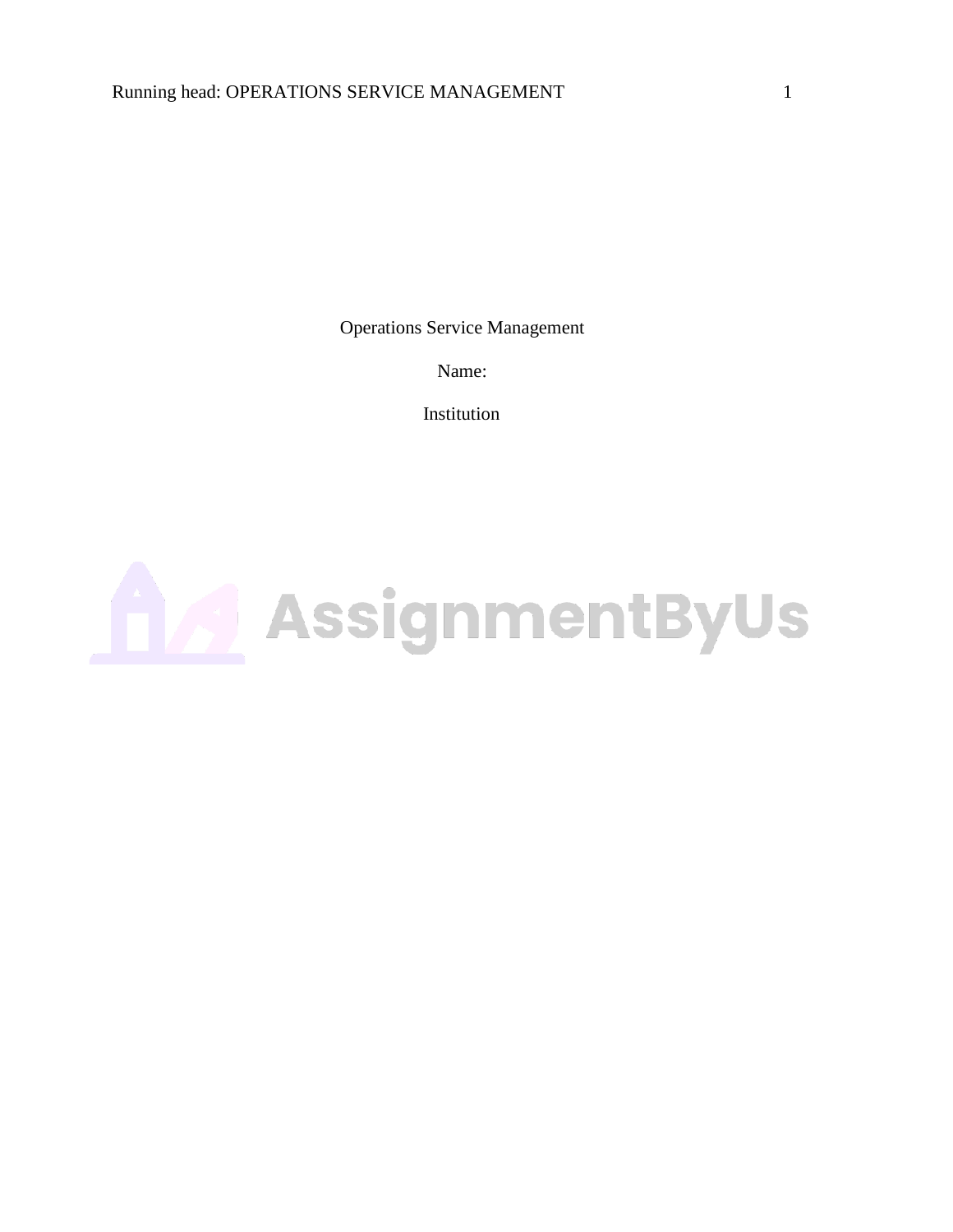## **Introduction**

Operations management is the process by which the managers in an organization ensure that all the services delivered by the organization are efficient using as little resources as possible. The essay uses the electronic business as the example in this case. Service people are the members of staff that help to attend to the clients or customers. In short they deliver the services. The frontline staff in an electronic is the service people that offer the services to the customers. They have the direct contact with the customers (Johnston, 2000).

## **Discussion**

The staff members are usually under the pressure to ensure that the customers get quality services and there is total customer satisfaction. One of the pressures that the frontline staff faces is due to the nature of the assigned task (Johnston & Graham, 2008, p.237). The staff faces some customers who are very difficult to handle and they have a responsibility to ensure that the customers are content with their services. The customers at the electronic shops demand quick service and so the staff members must act swiftly to ensure that the services are fast and efficient. The pressure is more when it comes to the workload. This is due to the type of the service to be offered, the process involved in the service and the inputs to be used to offer satisfactory services (Teboul, 2006). Some of the services may be complex with complex processes thus demanding more from the staff members. This is the case if the competence of the customer has an effect of the frontline employee. The restaurant management is strict to ensure that the frontline members are constantly active to keep the customer flow. This increases the workload thus mounting a lot of pressure on the staff members. The staff is also under immense pressure to meet the performance objectives and to hit the targets. For instance the targets in the electronic business, the number of electronic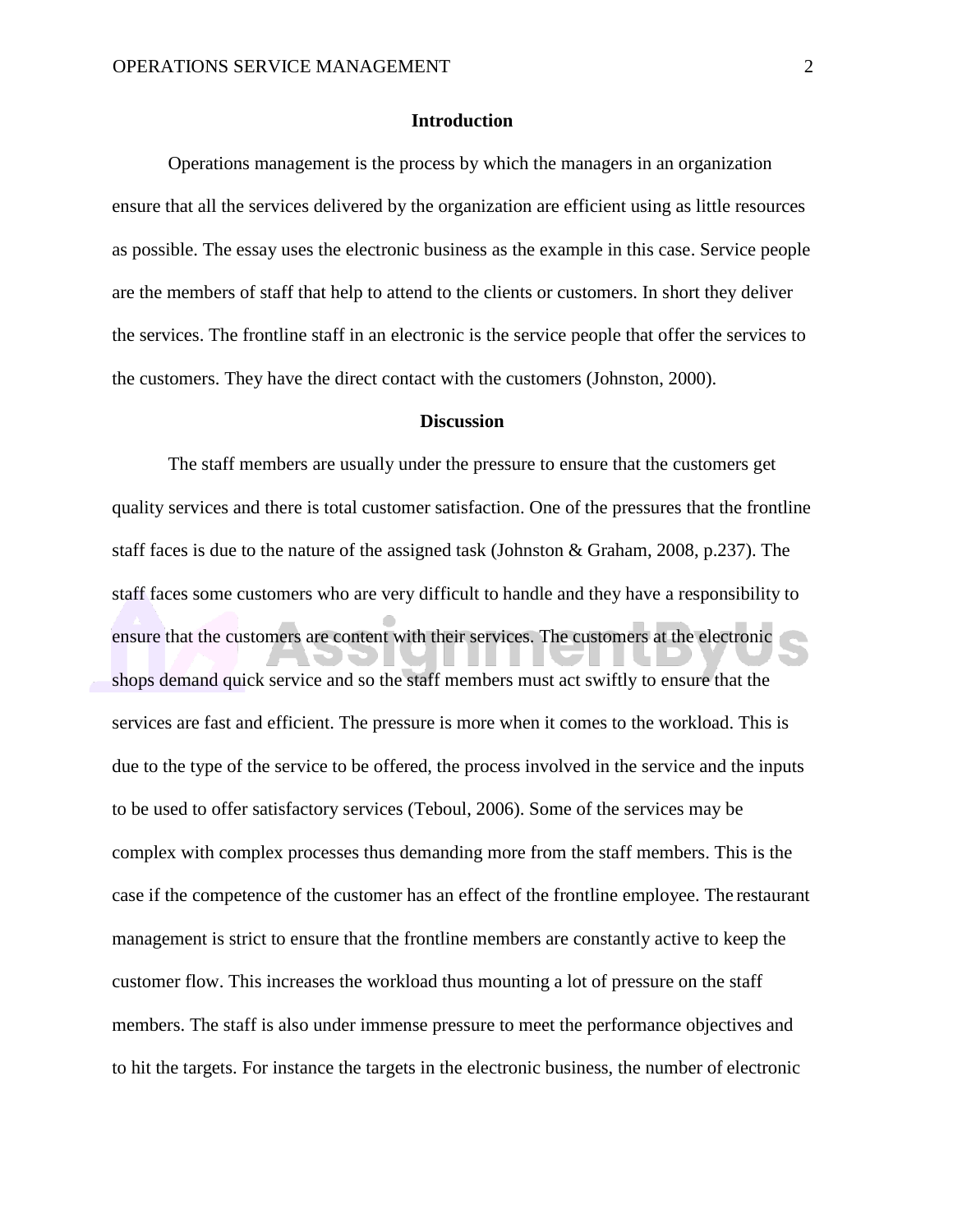equipments sold may be the target. The frontline staff has to work excessively to reach the targets (Chester, 2005).

As a manager, to improve the customer service delivery, one should be an inspirational leader (Johnston & Graham, 2008, p.243). This means being an example to the staff members. This motivates the service people and thus results in efficient services. The manager can also encourage and provide support for a team working in the electronic business. This ensures that the services are efficient and the responsibilities are shared appropriately to make service delivery easier and quick. Services should also be well spelt to avoid neglecting responsibilities and avoid responsibility crashing in the organization (Kliger and Tweraser, 2010). This means clearly defining the responsibility of each staff member and the manner of executing the responsibility. The manger should also establish the best standards of staff discretion and create channels of effective communication between employees (Johnston and Graham, 2008, p.247). The manager should treat the staff with respect and ensure that their rights are observed. Communications ensures that the process of service delivery is effective and the customers at the electronics shop are satisfied (Furjanic and Trotman, 2000). The manager can also involve the staff members in the process of improving the service delivery. When the employees are part of the project, they are motivated and in return offer their best in terms of service delivery. This is a way of ensuring that the staff members have a share in the process and the customers (Tomkinson, 2007).

In conclusion, the process of service operations management is faced by some challenging pressures in the quest to improve the process of service delivery. The pressure may result due to a number of reasons like the task assigned to an employee and the work load (Cook, 2002). The organization management should ensure that the organization is well structured to ensure that there is good leadership and the roles are well defined.